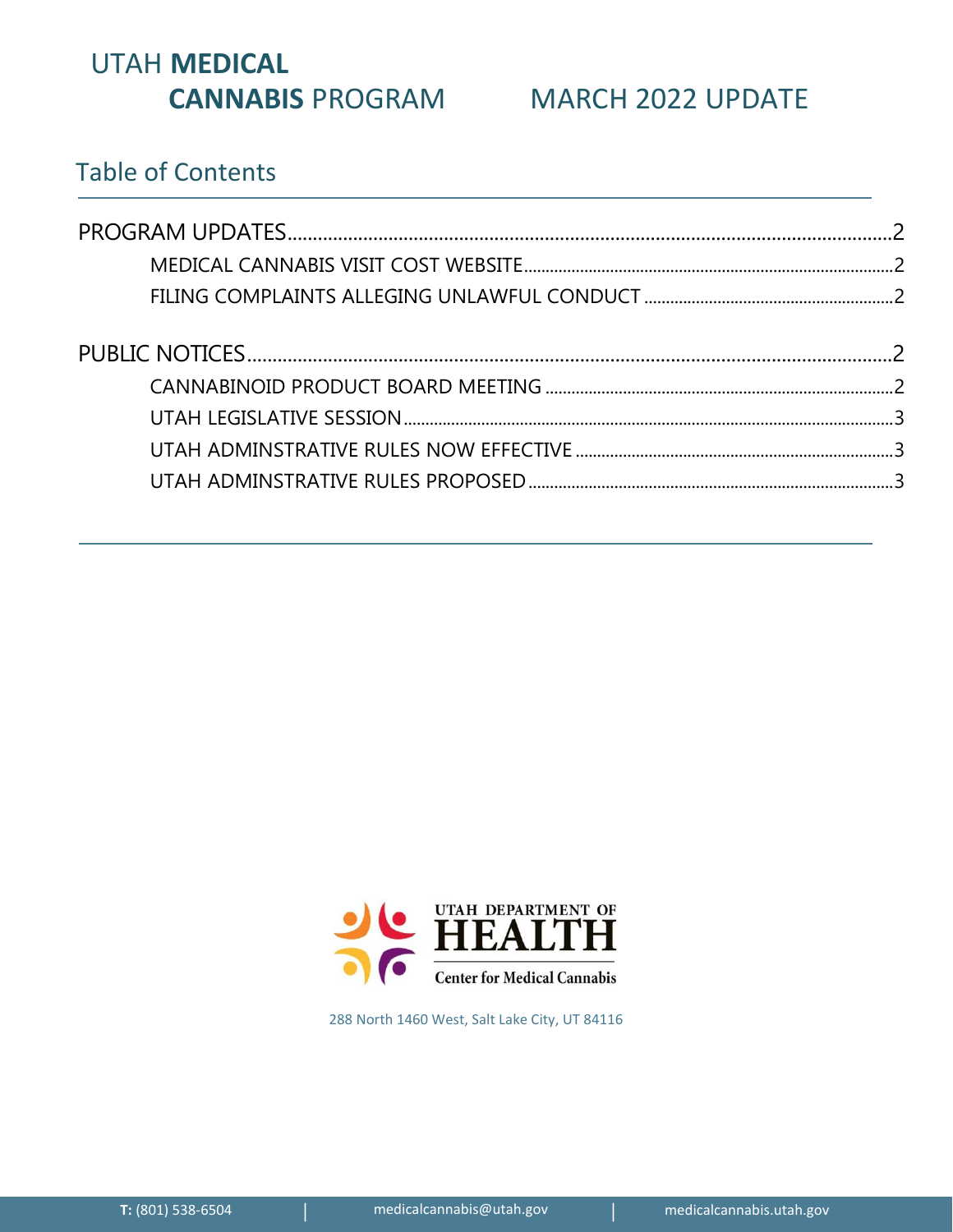# <span id="page-1-0"></span>PROGRAM UPDATES

## <span id="page-1-1"></span>MEDICAL CANNABIS VISIT COST WEBSITE

The [Medical Cannabis Visit Cost Website](https://healthcost.utah.gov/cannabis.php) was recently updated and it is seeing a lot of traffic! Many patients have found it helpful to visit this website as they compare prices charged by qualified medical providers (QMPs) for initial and renewal medical cannabis evaluation visits.

Only QMPs and medical clinics who represent online or in printed material that they offer medical cannabis evaluations are required to report their fees. The fees posted are estimates and patients who use insurance should always contact the clinic to confirm what their out of pocket will be.

If an individual notices a price posted on the website is significantly different than the price actually charged by a clinic, please submit a [Utah Department of Health Medical Cannabis Complaint Form](https://docs.google.com/forms/d/18WADX-_E3jNfs_xA9x8Hvz7VybeFbu4rhfjLlJ83III/edit?ts=61aa7458) using the name of the QMP with whom you met.

<span id="page-1-2"></span>The Office of the Utah State Auditor highlighted this website during the past month in a [press release](https://auditor.utah.gov/wp-content/uploads/sites/6/2022/02/News-Release-Office-of-the-State-Auditor-Adds-Medical-Cannabis-Info-to-Health-Cost-Compare-Final.pdf).

### FILING COMPLAINTS ALLEGING UNLAWFUL CONDUCT

If you believe a licensed medical cannabis pharmacy, licensed medical cannabis courier, or a recommending medical provider has violated Utah law and you want the complaint to be investigated, you may file a complaint against them [here.](https://docs.google.com/forms/d/18WADX-_E3jNfs_xA9x8Hvz7VybeFbu4rhfjLlJ83III/edit?ts=61aa7458) The Utah Department of Health Center for Medical Cannabis (CMC) will review the complaint and determine what action should be taken. A complaint may also be filed by phone at (801) 538-6504.

# <span id="page-1-3"></span>PUBLIC NOTICES

## <span id="page-1-4"></span>CANNABINOID PRODUCT BOARD MEETING

The Cannabinoid Product Board (CPB) will meet on April 12, 2022, at 9 a.m. MST via online conference. Zoom Web Access Zoom Web Access: [https://us02web.zoom.us/j/83222618793.](https://us02web.zoom.us/j/83222618793) Meeting ID: 832 2261 8793.

Part of the meeting will include a presentation from Carrie Silcox, Division Director of the Highway Safety Office at the Utah Department of Public Safety. She will be sharing general information from the Utah Department of Public Safety about driving while under the influence of cannabis.

Cannabinoid Product Board Minutes and Recordings are available [via this link.](https://www.youtube.com/channel/UCJW8IN0h7wQ3ojY33gZC8cw)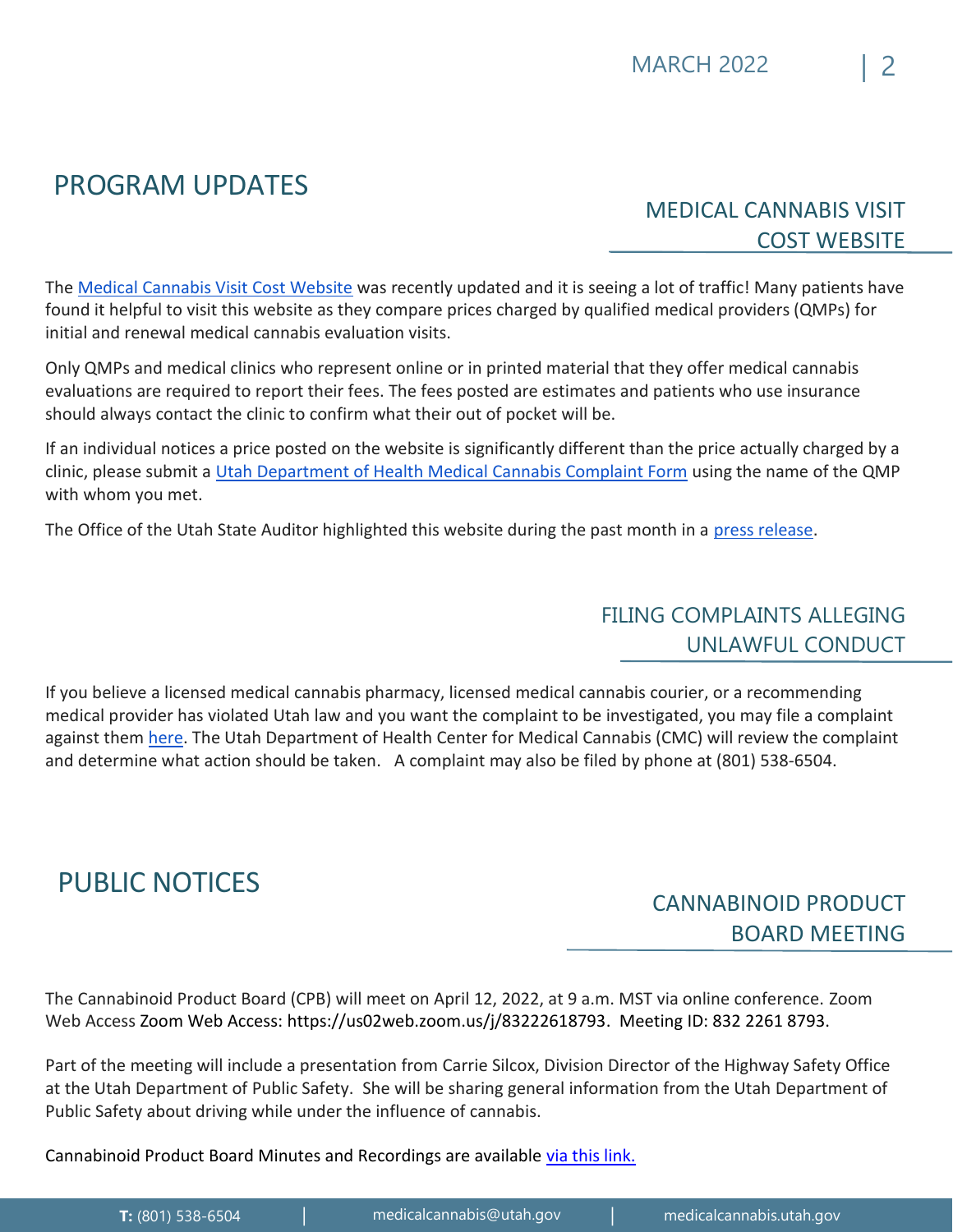#### UTAH LEGISLATIVE SESSION

<span id="page-2-0"></span>The General Session of the Utah State Legislature ended March 4, 2022. Please see below for links to a few bills passed by legislators that propose amendments to medical cannabis and hemp laws in Utah. As of Friday, March 17, these bills have not been signed by Governor Cox.

Senate Bill 46 Medical [Cannabis Patient Protection Amendments](https://le.utah.gov/~2022/bills/static/SB0046.html) [Senate Bill 153 Medical Cannabis Governance Study](https://le.utah.gov/~2022/bills/static/SB0153.html) [Senate Bill 190 Medical Cannabis Act Amendments](https://le.utah.gov/~2022/bills/static/SB0190.html) [Senate Bill 195 Medical Cannabis Access Amendments](https://le.utah.gov/~2022/bills/static/SB0195.html) [House Bill 385 Hemp and CBD Amendments](https://le.utah.gov/~2022/bills/static/HB0385.html)

#### UTAH ADMINSTRATIVE RULES NOW EFFECTIVE

<span id="page-2-1"></span>Two rules proposed by the Utah Department of Health Center for Medical Cannabis (CMC) became effective on March 11, 2022. R380-402 Medical Cannabis Cards and R380-413 Administrative Penalties.

<span id="page-2-2"></span>The rules are now formally codified and published on the [Utah Office of Administrative](https://adminrules.utah.gov/) Rules website. From this site you can search Current Rules, Department of Health, Administration, R380-402 or R380-413.

> UTAH ADMINSTRATIVE RULES PROPOSED

The Utah Department of Health Center for Medical Cannabis (CMC) recently proposed amendments to Utah Admin. Code R380-406 Medical Cannabis Pharmacies that appear in the [Utah State Bulletin, Vol. 2022, No. 6.](https://rules.utah.gov/wp-content/uploads/b20220315.pdf)

A public meeting regarding the proposed rule amendments will be held on Monday, March 28, 2022, at 10am and the public may submit oral comments regarding the proposed rule amendments at the public meeting. To participate virtually in the public meeting via google meet you can use this [https://meet.google.com/eum-dxki](https://meet.google.com/eum-dxki-jqk?hs=122&authuser=0)[jqk?hs=122&authuser=0](https://meet.google.com/eum-dxki-jqk?hs=122&authuser=0) or by phone (US[\)+1 617-675-4444](tel:%E2%80%AA+1%20617-675-4444%E2%80%AC) PIN: 312 374 899 0750#. To participate in the public meeting in-person, go to the Utah Department of Health, Martha Hughes Cannon Building, Room 125, located at 288 N 1460 W Salt Lake City, UT.

Written comments regarding the proposed rule must be sent to [cannabiscompliance@utah.gov](mailto:cannabiscompliance@utah.gov) on or before April 14, 2022.